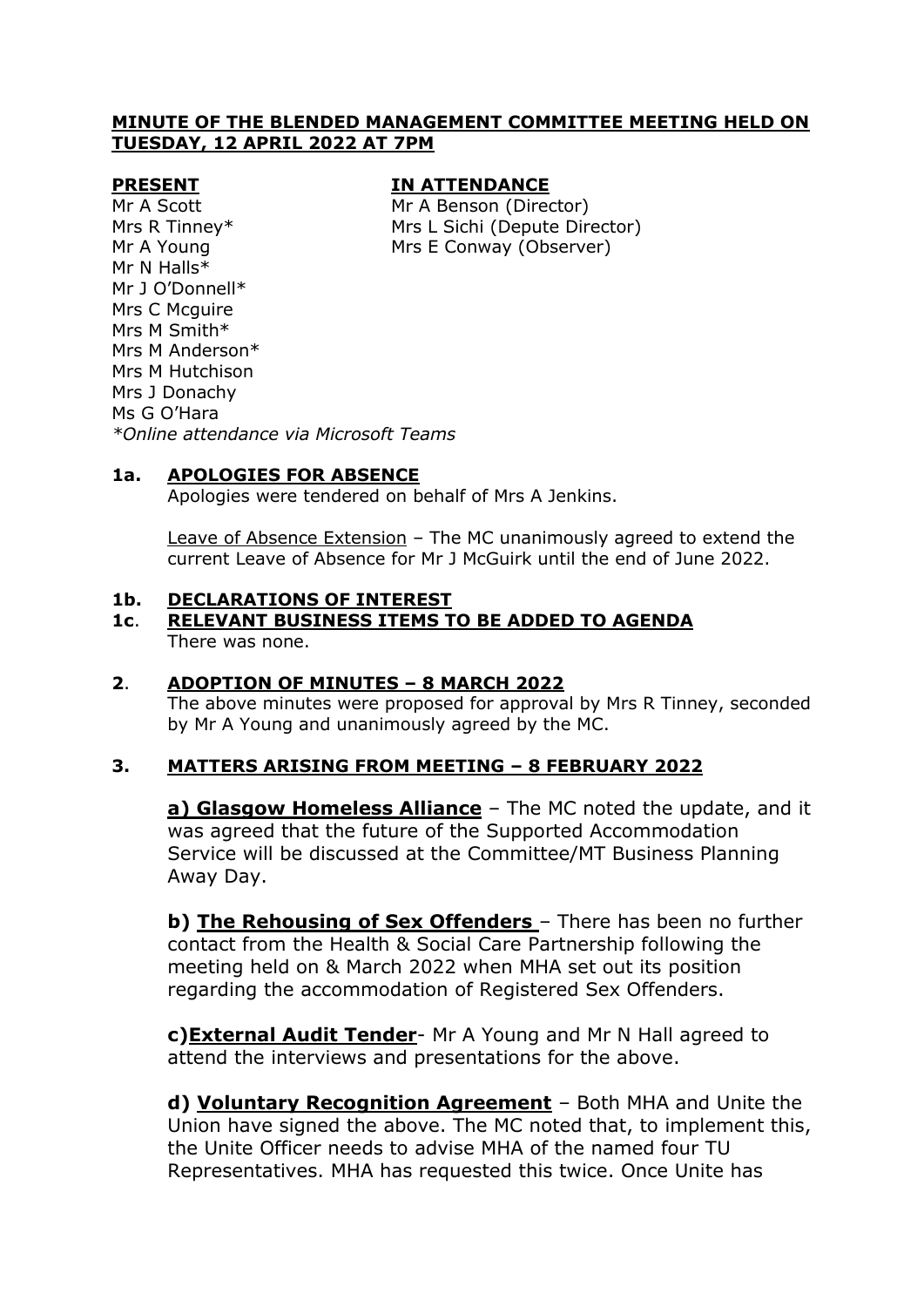signed the VRA, the MC encouraged the MHA TU Representatives to bring the staff proposal regarding a pay claim to the Governance Sub-Committee.

**e) Possible Development Projects** – The MC noted that the acquisition of the former Haghill Primary School site has been completed and discussions are ongoing with GCCs Housing Investment Team about producing a detailed Cost Plan. At a recent meeting with GCC, it was confirmed that MHA will be reimbursed for our costs to date, the former Janitor's House and the likely costs for this scheme which will exceed current benchmarks. The Design Team will develop the Cost Plan and this activity is now being coordinated by Gail Sherriff. This will be included in the programme for the forthcoming Committee/MT Away Day as these impacts on MHA's Business Plan, Year 3 update.

# **4. USE OF SEAL**

The above report was proposed for approval by Mrs M Hutchison, seconded by Mr A Young and unanimously agreed by the MC.

# **5. GOVERNANCE ISSUES**

- a) SHR Engagement and b) Model Rules Update Private & Confidential Report.
- c) Review of Equality & Diversity Policy The above was presented to the MC where it was highlighted that the key proposed changes reflect the recently published guidance on Collating Equality Data to ensure MHA complies with the nine protected characteristics of the Equality Act 2010. The revised policy was proposed by Mr A Young, seconded by Mrs J Donachy and unanimously approved by the MC.
- d) Note of Committee Training Session The Bigger Picture 01.03.22 The MC noted the above training session which was delivered by HRC Consultants.
- e) Note of Committee Workshop Risk Management & Internal Audit 15.03.22 - The MC noted the above report which covered reviewing MHA's key risks for the Risk Audit Register. The feedback from the workshop will be used to update the Risk Management Strategy for approval at the May Audit & Risk Sub-Committee. This session also looked at the internal audit compliance checks for 2022/23 to complement the three-year rolling programme for the external audit.
- f) Review of MHA Business Plan Priorities Performance 2021/22, Year 2
- g) KPI's 2021/22
- h) Draft programme for Committee/MT Away Day 23.04.22
- i) Committee Meeting Schedule 2022